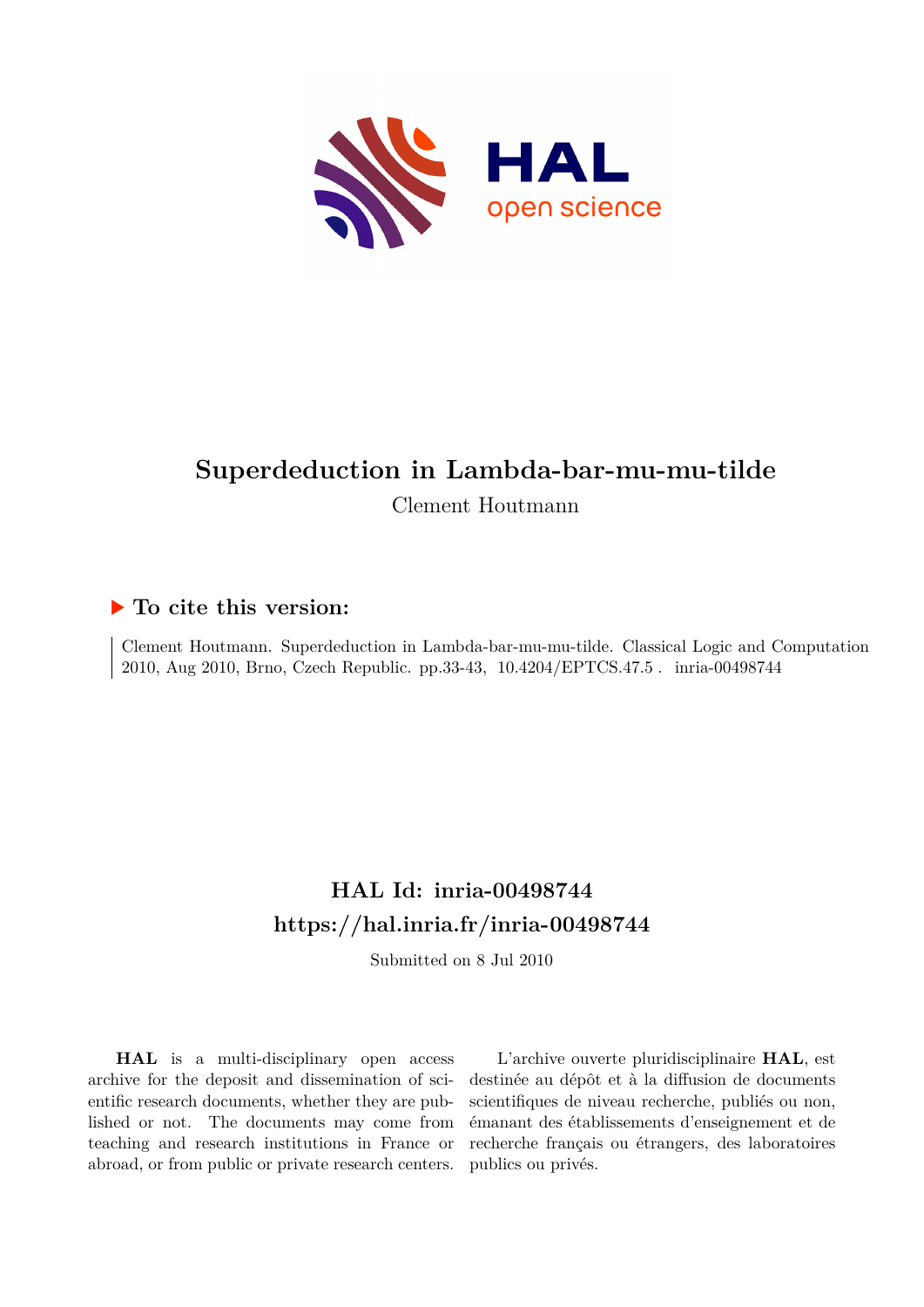### Superdeduction in  $\overline{\lambda}\mu\tilde{\mu}$

Clément Houtmann

Université Henri Poincaré Nancy 1 & LORIA\*, Campus Scientifique, BP 239 54506 Vandoeuvre-lès-Nancy Cedex, France Clement.Houtmann@loria.fr

Abstract. Superdeduction is a method specially designed to ease the use of first-order theories in predicate logic. The theory is used to enrich the deduction system with new deduction rules in a systematic, correct and complete way. A proof-term language and a cut-elimination reduction already exist for superdeduction, both based on Christian Urban's work on classical sequent calculus. However Christian Urban's calculus is not directly related to the Curry-Howard correspondence contrarily to the  $\overline{\lambda}\mu\tilde{\mu}$ -calculus which relates straightaway to the  $\lambda$ -calculus. This short paper is my first step towards a further exploration of the computational content of superdeduction proofs, for I extend the  $\overline{\lambda}\mu\tilde{\mu}$ -calculus in order to obtain a proofterm langage together with a cut-elimination reduction for superdeduction. I also prove strong normalisation for this extension of the  $\lambda \mu \tilde{\mu}$ -calculus.

**Keywords:** Classical sequent calculus, Superdeduction,  $\overline{\lambda}\mu\tilde{\mu}$ -calculus

#### 1 Introduction

Superdeduction is an extension of predicate logic designed to ease the use of first-order theories by enriching a deduction system with new deduction rules computed from the theory. Once the theory is presented as a rewrite system, the translation into a set of custom (super)deduction rules is fully systematic. Superdeduction systems [1] are usually constructed on top of the classical sequent calculus LK which is described in Figure 1. New deduction rules are computed from a theory presented as a set of proposition rewrite rules, i.e. rewrite rules of the form  $P \rightarrow \varphi$  where P is some atomic formula. Such rewrite rules actually stand for equivalences  $\forall \bar{x}.(P \Leftrightarrow \varphi)$  where  $\bar{x}$  represents the free variables of P. The computation of custom inferences for the proposition rewrite rule  $P \to \varphi$ goes as follows. On the right, it decomposes (bottom-up) the sequent  $\vdash \varphi$  using  $LK\setminus\{Cut, ContrR, ContrL\}$  (indeterministically) until it reaches a sequence of atomic sequents<sup>1</sup>  $(\Gamma_i \vdash \Delta_i)_{1 \leq i \leq n}$  and side condition C therefore yielding the

<sup>?</sup> UMR 7503 CNRS-INPL-INRIA-Nancy2-UHP

 $\frac{1}{i.e.}$  sequents containing only atomic formulæ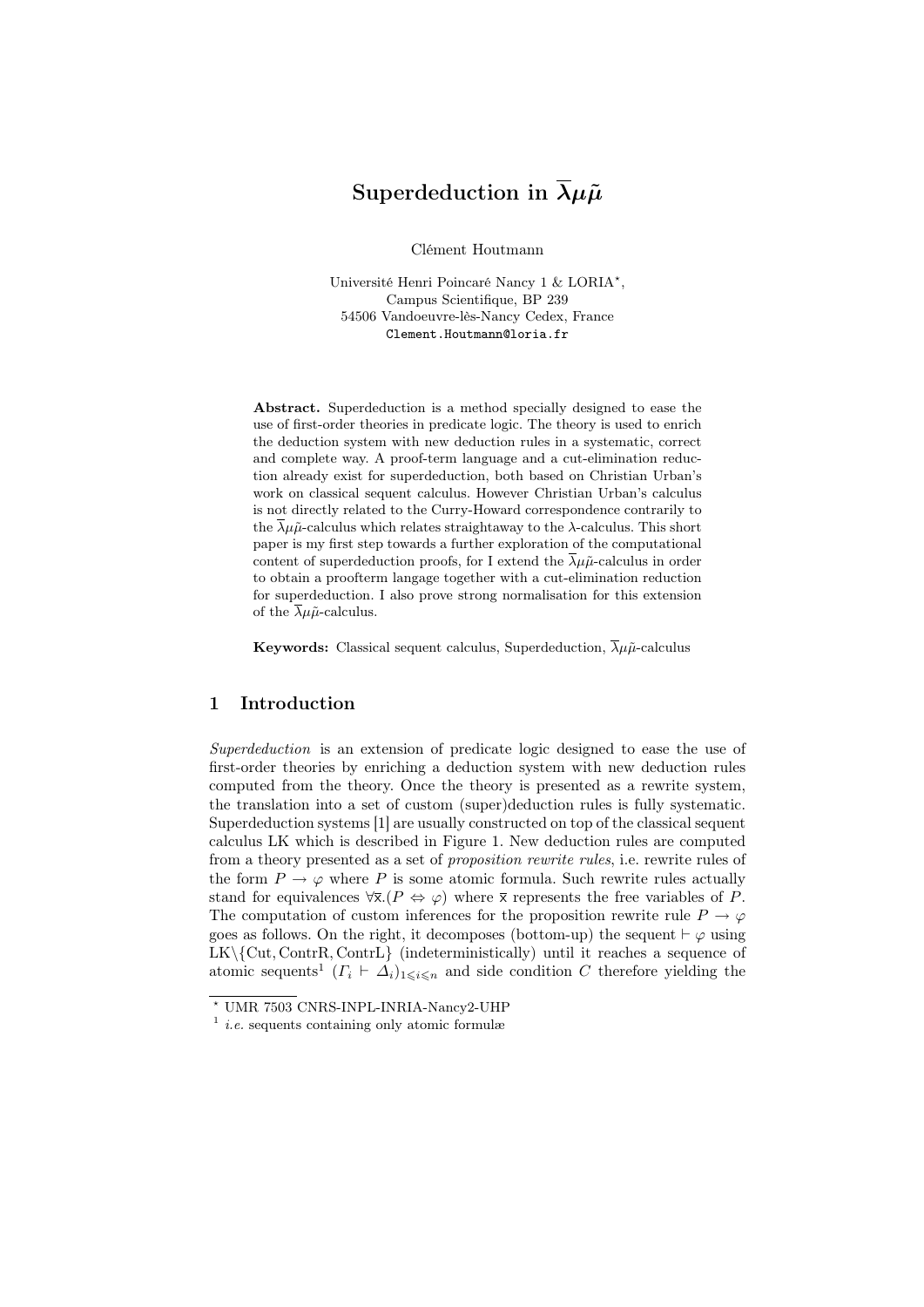$$
A x \frac{\Gamma \vdash \varphi, \Delta \quad \text{Cut } \frac{\Gamma \vdash \varphi, \Delta \quad \Gamma, \varphi \vdash \Delta}{\Gamma \vdash \Delta}
$$
\n
$$
\text{ContrR } \frac{\Gamma \vdash \varphi, \varphi, \Delta}{\Gamma \vdash \varphi, \Delta} \quad \text{ContrL } \frac{\Gamma, \varphi, \varphi \vdash \Delta}{\Gamma, \varphi \vdash \Delta}
$$
\n
$$
\perp R \frac{\Gamma \vdash \Delta}{\Gamma \vdash \perp, \Delta} \quad \perp L \frac{\Gamma \vdash \varphi, \Delta \quad \Gamma \vdash \varphi, \Delta}{\Gamma, \perp \vdash \Delta} \quad \text{TR } \frac{\Gamma \vdash \top, \Delta}{\Gamma \vdash \top, \Delta} \quad \perp L \frac{\Gamma \vdash \Delta}{\Gamma, \top \vdash \Delta}
$$
\n
$$
\wedge R \frac{\Gamma \vdash \varphi_1, \Delta \quad \Gamma \vdash \varphi_2, \Delta}{\Gamma \vdash \varphi_1 \wedge \varphi_2, \Delta} \quad \wedge L \frac{\Gamma, \varphi_1, \varphi_2 \vdash \Delta}{\Gamma, \varphi_1 \wedge \varphi_2 \vdash \Delta}
$$
\n
$$
\vee R \frac{\Gamma \vdash \varphi_1, \varphi_2, \Delta}{\Gamma \vdash \varphi_1 \vee \varphi_2, \Delta} \quad \vee L \frac{\Gamma, \varphi_1 \vdash \Delta \quad \Gamma, \varphi_2 \vdash \Delta}{\Gamma, \varphi_1 \vee \varphi_2 \vdash \Delta}
$$
\n
$$
\Rightarrow R \frac{\Gamma, \varphi_1 \vdash \varphi_2, \Delta}{\Gamma \vdash \varphi_1 \Rightarrow \varphi_2, \Delta} \quad \Rightarrow L \frac{\Gamma \vdash \varphi_1, \Delta \quad \Gamma, \varphi_2 \vdash \Delta}{\Gamma, \varphi_1 \Rightarrow \varphi_2 \vdash \Delta}
$$
\n
$$
\forall R \frac{\Gamma \vdash \varphi, \Delta}{\Gamma \vdash \forall x. \varphi, \Delta} x \notin \mathcal{FV}(\Gamma, \Delta) \quad \forall L \frac{\Gamma, \varphi[t/x] \vdash \Delta}{\Gamma, \forall x. \varphi \vdash \Delta}
$$
\n
$$
\exists R \frac{\Gamma \vdash \varphi[t/x], \Delta}{\Gamma \vdash \exists x. \varphi, \Delta} \quad \exists
$$

Fig. 1. Classical Sequent Calculus LK

inference rule for introducing  $P$  on the right

$$
\frac{(\Gamma, \Gamma_i \vdash \Delta_i, \Delta)_{1 \leq i \leq n}}{\Gamma \vdash P, \Delta} C.
$$

On the left, it similarly decomposes  $\varphi \vdash$  until it reaches a sequence of atomic sequents  $(\Gamma'_j \vdash \Delta'_j)_{1 \leq j \leq m}$  and side condition C' yielding similarly the inference rule

$$
\frac{(\varGamma,\varGamma'_j\vdash\varDelta'_j,\varDelta)_{1\leqslant j\leqslant m}}{\varGamma,P\vdash\varDelta}\;C'
$$

.

As remarked in [7], this indeterministic process may yield several inference rules for introducing P respectively on the right or on the left. One must add all the possible inference rules in order to obtain a complete superdeduction system.

**Definition 1 (Superdeduction systems)** If  $R$  is a set of proposition rewrite rules, the superdeduction system associated to  $R$  is the system obtained by adding to LK all the inferences which can be computed from the elements of  $\mathcal{R}$ .

The paradigmatic example for superdeduction is the system associated to the proposition rewrite rule  $A \subseteq B \rightarrow \forall x. (x \in A \Rightarrow x \in B)$ . This rewrite rule yields inference rules

$$
\frac{\Gamma, \mathsf{x} \in A \vdash \mathsf{x} \in B, \Delta}{\Gamma \vdash A \subseteq B, \Delta} \times \notin \mathcal{FV}(\Gamma, \Delta) \quad \text{and} \quad \frac{\Gamma, \mathsf{t} \in B \vdash \Delta \qquad \Gamma \vdash \mathsf{t} \in A, \Delta}{\Gamma, A \subseteq B \vdash \Delta}.
$$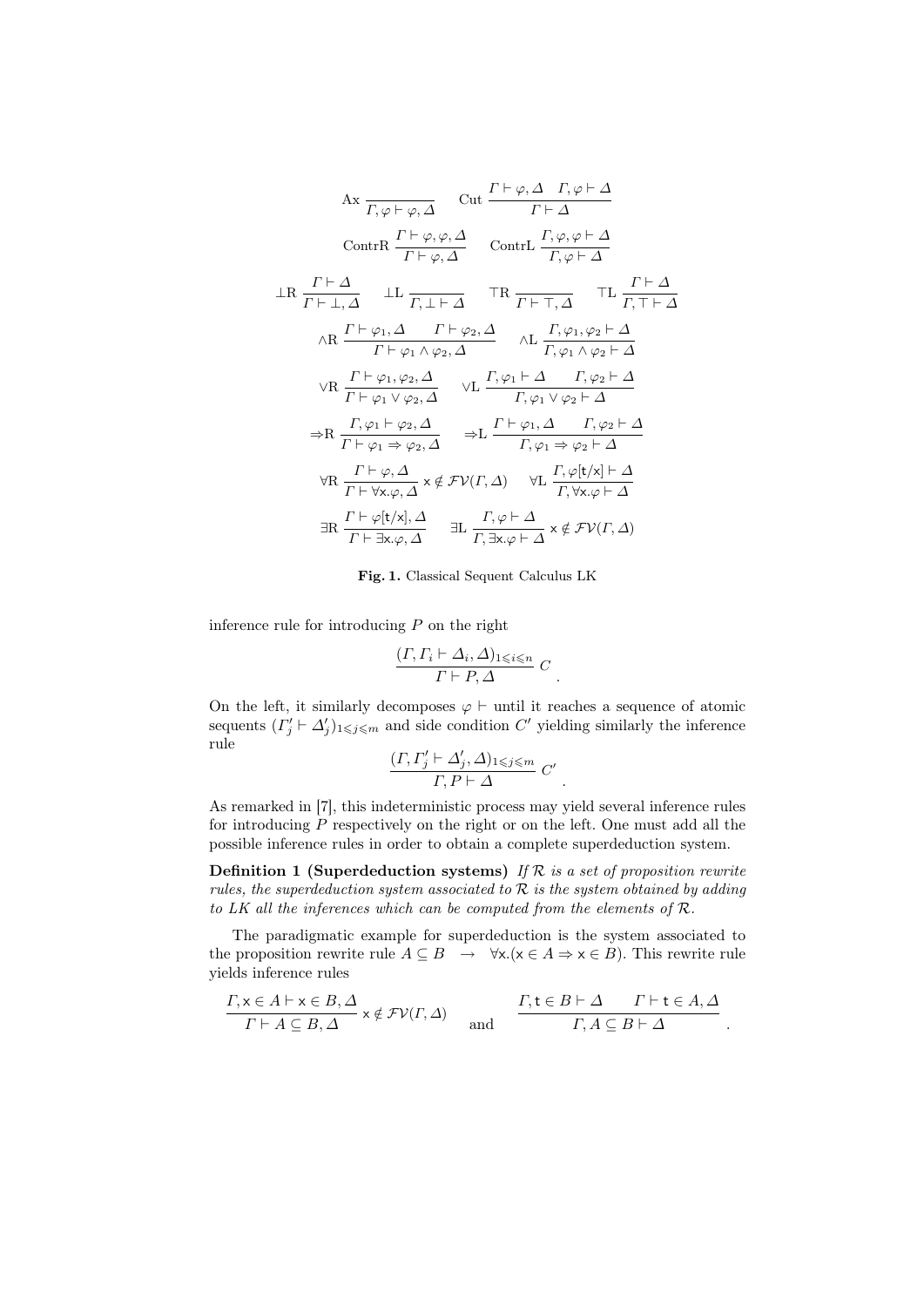As demonstrated in [1], superdeduction systems are always sound  $w.r.t.$  predicate logic. Completeness is ensured whenever right-hand sides of proposition rewrite rules do not alternate quantifiers<sup>2</sup>. Cut-elimination is more difficult to obtain: several counterexamples are displayed in [8]. I have proved in [7] that whenever right-hand sides of proposition rewrite rules do not contain universal quantifiers and existential quantifiers at the same time<sup>3</sup>, cut-elimination in superdeduction is equivalent to cut-elimination in deduction modulo [6].

In the original paper introducing superdeduction [1], a proof-term language and a cut-elimination reduction are defined for superdeduction, both based on Christian Urban's work on classical sequent calculus [12]. The reduction is proved to be strongly normalising on well-typed terms when the set of proposition rewrite rules  $R$  satisfies the following hypothesis.

**Hypothesis 1** The rewriting relation associated to  $\mathcal{R}$  is weakly normalising and confluent and no first-order function symbol appear in the left-hand sides of proposition rewrite rules of R.

Christian Urban's calculus is not directly related to the Curry-Howard correspondence contrarily to the  $\overline{\lambda}\mu\tilde{\mu}$ -calculus which relates straightaway to the λ-calculus. In order to explore the computational content of superdeduction inferences, I will define in section 2 an extension of the  $\lambda \mu \tilde{\mu}$ -calculus for superdeduction systems and prove the same strong normalisation result using Hypothesis 1. But before doing so, let us recall the definition of  $\overline{\lambda}\mu\tilde{\mu}$ .

The  $\lambda \mu \tilde{\mu}$ -calculus is defined as follows. In order to avoid confusion between first-order variables and  $\overline{\lambda}\mu\tilde{\mu}$  variables, I will use sans-serif symbols for firstorder variables  $(x, y \dots)$  and first-order terms  $(t, u \dots)$ . Commands, terms and environments are respectively defined by the grammar in Figure 2(a). The type system is described in Figure  $2(c)$ . Reduction rules are depicted in Figure  $2(b)$ . I have added a constant environment f in order to realise falsity. I also have added constructions  $\lambda x.\pi$  and  $t \cdot e$  in order to realise universal quantifications respectively on the right and on the left. Implication, universal quantification and falsity are sufficient to express all the connectives in LK. The typing rules

$$
\text{FocusR } \frac{\Gamma \vdash \pi : A \mid \Delta}{\langle \pi | \alpha \rangle \rhd \Gamma \vdash \alpha : A, \Delta} \qquad \text{and} \qquad \text{FocusL } \frac{\Gamma \mid e : A \vdash \Delta}{\langle x | e \rangle \rhd \Gamma, x : A \vdash \Delta}
$$

are admissible in the type system of Figure  $2(c)$ . Replacing the Cut rule by FocusR and FocusL yields a type system that I will call *cut-free*  $\overline{\lambda}\mu\tilde{\mu}$ . It is obviously not equivalent to the original type system in Figure  $2(c)$ . The reduction relation defined in Figure 2(b) is strongly normalising on well-typed terms as demonstrated in [4].

<sup>&</sup>lt;sup>2</sup> Formulæ such as  $(\forall x.\varphi) \wedge (\exists y.\psi)$  are allowed.

<sup>&</sup>lt;sup>3</sup> Formulæ such as  $(\forall x.\varphi) \wedge (\exists y.\psi)$  are not allowed.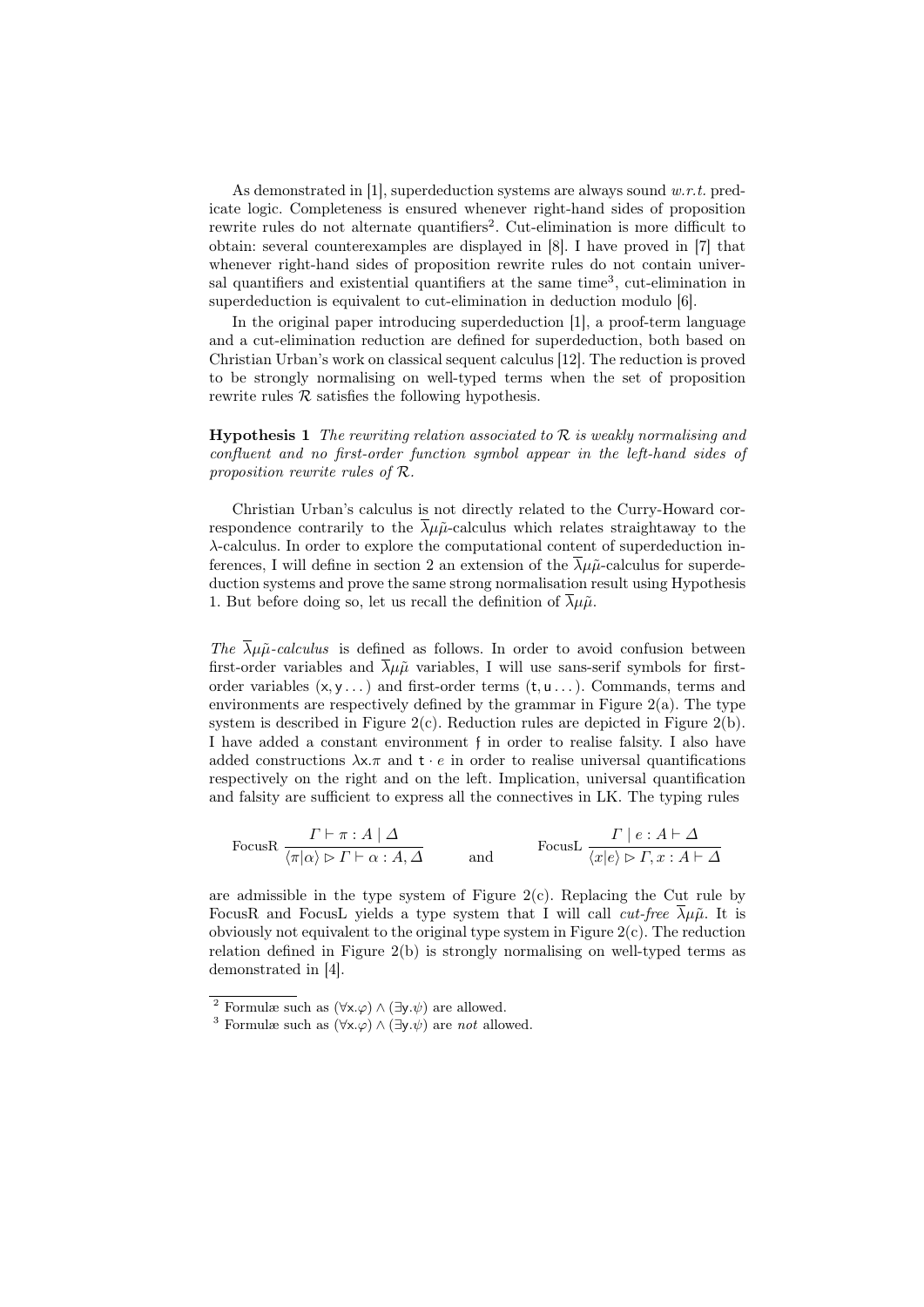| $c ::= \langle \pi   e \rangle$<br>$\pi$ ::= $x   \lambda x.\pi   \mu \alpha.c   \lambda x.\pi$ (terms)<br>$e ::= \alpha   \pi \cdot e   \tilde{\mu} x.c   t \cdot e   f$ (environments)<br>(a) Grammar                                                                                          | (commands)                                                                                          | $\langle \mu \alpha.c   e \rangle \longrightarrow c [e/\alpha]$<br>$\langle \pi   \tilde{\mu} x.c \rangle \longrightarrow c[\pi/x]$ | $\langle \lambda x. \pi   \pi' \cdot e \rangle \rightarrow \langle \pi   \pi'/x     e \rangle$<br>$\langle \lambda x. \pi   t \cdot e \rangle \rightarrow \langle \pi   t \rangle   e \rangle$<br>(b) Reduction |  |
|--------------------------------------------------------------------------------------------------------------------------------------------------------------------------------------------------------------------------------------------------------------------------------------------------|-----------------------------------------------------------------------------------------------------|-------------------------------------------------------------------------------------------------------------------------------------|-----------------------------------------------------------------------------------------------------------------------------------------------------------------------------------------------------------------|--|
|                                                                                                                                                                                                                                                                                                  |                                                                                                     |                                                                                                                                     |                                                                                                                                                                                                                 |  |
| $\Gamma, x:A \vdash x:A \mid \Delta$                                                                                                                                                                                                                                                             | $\Gamma \mid \alpha : A \vdash \alpha : A, \Delta$                                                  |                                                                                                                                     | $\Gamma, x:A \vdash \pi : B \mid \Delta$<br>$\Gamma \vdash \lambda x.\pi : A \Rightarrow B \mid \Delta$                                                                                                         |  |
| $\Gamma \vdash \pi : A \mid \Delta \qquad \Gamma \mid e : B \vdash \Delta$<br>$\Gamma \vdash \pi : A \mid \Delta \quad \Gamma \mid e : A \vdash \Delta$<br>$Cut -$<br>$\langle \pi   e \rangle \triangleright \Gamma \vdash \Delta$<br>$\Gamma \mid \pi \cdot e : A \Rightarrow B \vdash \Delta$ |                                                                                                     |                                                                                                                                     |                                                                                                                                                                                                                 |  |
| $\Gamma$   f : $\bot \vdash \Delta$                                                                                                                                                                                                                                                              | $c \triangleright \Gamma \vdash \alpha : A, \Delta$<br>$\Gamma \vdash \mu \alpha.c : A \mid \Delta$ | $c \triangleright \Gamma, x:A \vdash \Delta$<br>$\Gamma \mid \tilde{\mu}x.c:A\vdash \Delta$                                         |                                                                                                                                                                                                                 |  |
| $\frac{\Gamma\vdash \pi:A\mid \Delta}{\Gamma\vdash \lambda \mathsf{x}.\pi: \forall \mathsf{x}.A\mid \Delta} \times \notin \mathcal{FV}(\Gamma,\Delta)$                                                                                                                                           |                                                                                                     | $\Gamma \mid e : A[t/x] \vdash \Delta$<br>$\Gamma   t \cdot e : \forall x.A \vdash \Delta$                                          |                                                                                                                                                                                                                 |  |
| (c) Type System                                                                                                                                                                                                                                                                                  |                                                                                                     |                                                                                                                                     |                                                                                                                                                                                                                 |  |

Fig. 2. The  $\bar{\lambda}\mu\tilde{\mu}$ -calculus

**Notations.** Sequences  $(a_i)_{1\leq i\leq n}$  may be denoted  $(a_i)_i$  or just  $\bar{a}$  when the upper bound  $n$  can be retrieved from the context (or is irrelevant). I may even combine both notations:  $(\bar{a}_i)_i$  represents a sequence of sequences  $((a_{j,i})_{1\leqslant i\leqslant m_i})_{1\leqslant i\leqslant n}$ . Finally if  $\Gamma = (A_i)_i$  and  $\bar{x} = (x_i)_i$  are respectively a sequence of n formulæ and a sequence of n variables, then  $\bar{x}: \Gamma$  denotes the (typed) context  $x_1: A_1, x_2:$  $A_2 \ldots$ 

### 2 Extending  $\bar{\lambda}\mu\tilde{\mu}$

In the LICS'07 paper introducing superdeduction [1], Christian Urban's calculus is presented as a better choice than  $\bar{\lambda}\mu\tilde{\mu}$  for a basis of a proofterm language for superdeduction. In this section, I demonstrate that  $\overline{\lambda}\mu\tilde{\mu}$  can be extended for superdeduction as easily as Christian Urban's calculus. Such an extension is my first step towards a computational interpretation of superdeduction, since the  $\lambda \mu \tilde{\mu}$ -calculus relates directly to the Curry-Howard correspondence. An imprecision of the LICS'07 paper is also corrected in the process. The extension of  $\bar{\lambda}\mu\tilde{\mu}$ that I will present corrects this mistake. The imprecision concerns first-order quantifications. Indeed a superdeduction inference represents an open derivation which may contain several quantifiers destructions. The structure of these destructions is essential to the definition of the underlying cut-elimination mechanisms. For instance a sequence ∀∃ on the right corresponds to the creation of an eigenvariable, say x, followed by an instanciation by some first-order term, say t, which may contain x as a free variable. A sequence  $\exists \forall$  on the right corresponds to an instanciation by some first-order term, say t, followed by the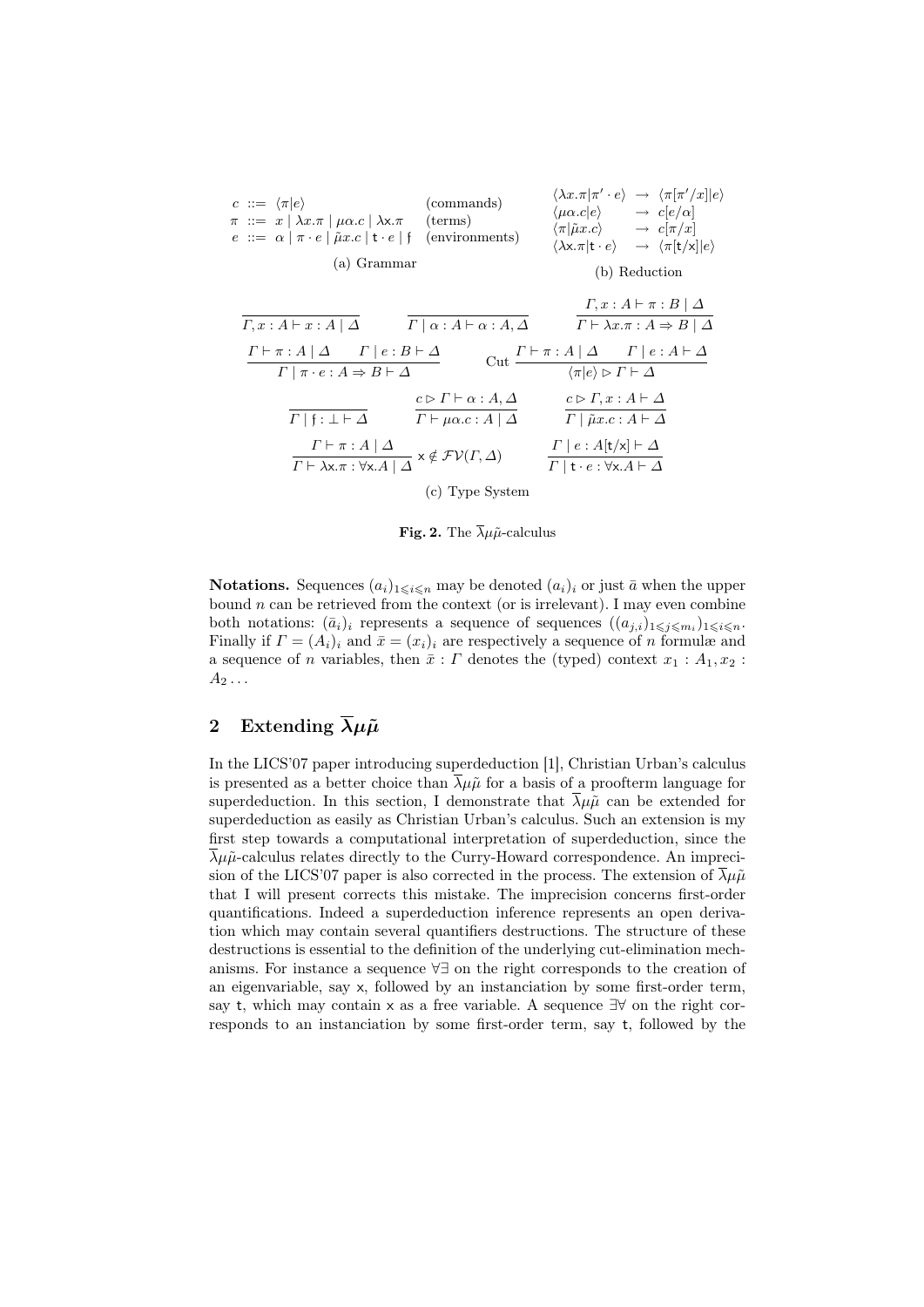creation of an eigenvariable, say x. In this latter case, t is not allowed to contain x as a free variable. This distinction is completely erased in the syntax of the LICS'07 extension. It results in an imprecision of the scope of eigenvariables in extended proofterms: the scope is not explicit in the syntax. In my extension of  $\overline{\lambda}\mu\tilde{\mu}$ , I will correct the syntactical imprecision by introducing a notion of trace which represents the correct syntax for a precise syntactical representation of the scopes of eigenvariables in extended proofterms. Then I will present a correct cut-elimination procedure by introducing a notion of interpretation for the constructs of the extended  $\overline{\lambda}\mu\tilde{\mu}$  relating such constructs to  $\overline{\lambda}\mu\tilde{\mu}$  proofterms in a correct way. At the end of the section, a pathological example is depicted to illustrate the imprecision of the LICS'07 extension and the correction of the present extension.

First, let us consider any derivation in LK, potentially unfinished, i.e. with open leaves. Since such a derivation is a tree, there exists a natural partial order on its inferences: an inference precedes another if the former is placed under the latter. Such a partial order can easily be extended into a total order (in an indeterministic way). Considering only instances of ∀R, ∀L, ∃R and ∃L, such a total order yields a list L of such instances. Each instance of  $\forall R$  or  $\exists L$  corresponds to the use of an eigenvariable, say x, that I denote x?. Each instance of ∀L or ∃R corresponds to the instanciation of some first-order variable by a first-order term, say t, that I denote t!. The list  $L$  becomes a list whose elements are either of the form x? or of the form t!. Such a list is called a trace for the derivation.

Let us consider a proposition rewrite rule  $r : P \to \varphi$  leading to the superdeduction inferences

$$
\frac{(\Gamma, \Gamma_i \vdash \Delta_i, \Delta)_i}{\Gamma \vdash P, \Delta} C \quad \text{and} \quad \frac{(\Gamma, \Gamma'_j \vdash \Delta'_j, \Delta)_j}{\Gamma, P \vdash \Delta} C'
$$

.

Let us consider the first one. Since it is derived from inferences of LK, there exists a derivation of  $\vdash \varphi$  with open leaves  $(\Gamma_i \vdash \Delta_i)_i$  in LK [8, Property 6.1.3]. Let L be a trace for this derivation. Then the superdeduction inference introducing P on the right is turned into the typing rule

$$
\text{rR}\ \frac{(c_i \rhd \Gamma, \overline{x}_i : \Gamma_i \vdash \overline{\alpha}_i : \Delta_i, \Delta)_i}{\Gamma \vdash r(L, (\mu_i(\overline{x}_i, \overline{\alpha}_i).c_i)_i) : P \mid \Delta} \ C
$$

Similarly we obtain a corresponding trace  $L'$  for the superdeduction inference introducing  $P$  on the left which is turned into the typing rule

rL 
$$
\frac{(c'_j \triangleright \Gamma, \overline{y}_j : \Gamma'_j \vdash \overline{\beta}_j : \Delta'_j, \Delta)_j}{\Gamma \mid r(L', (\tilde{\mu}_j(\overline{y}_j, \overline{\beta}_j).c'_j)_j) : P \vdash \Delta} C'
$$
.

For example, the inference rules for  $\subseteq$  are turned into

$$
\frac{c \rhd \Gamma, x: x \in A \vdash \alpha: x \in B, \Delta}{\Gamma \vdash r(x?, \mu(x, \alpha).c): A \subseteq B, \Delta} \times \notin \mathcal{FV}(\Gamma, \Delta)
$$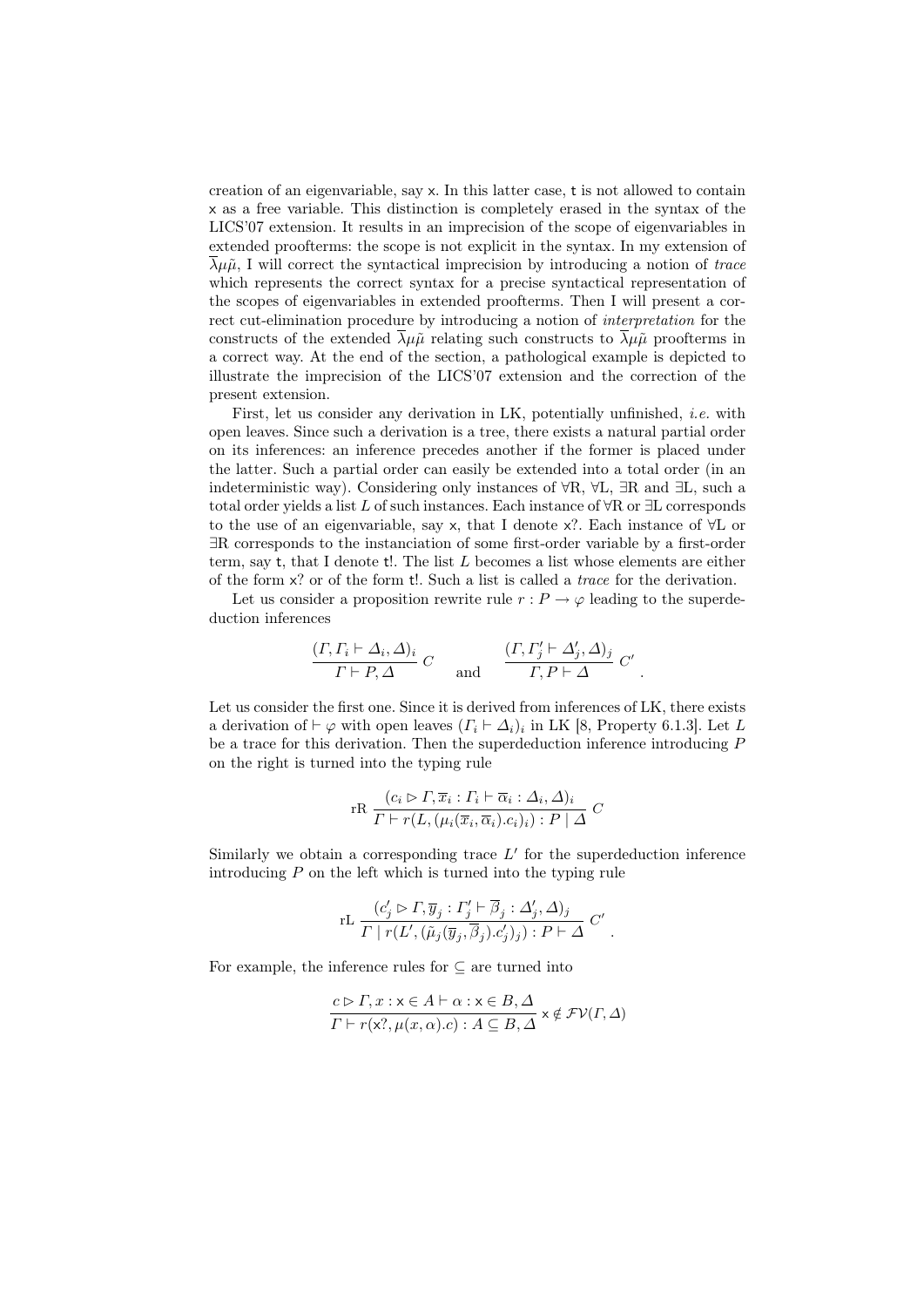$$
\frac{c_1 \rhd \Gamma, x : t \in B \vdash \Delta \qquad c_2 \rhd \Gamma \vdash \alpha : t \in A, \Delta}{\Gamma, r(t!, \tilde{\mu}_1(x).c_1, \tilde{\mu}_2(\alpha).c_2) : A \subseteq B \vdash \Delta}.
$$

We must now define how cuts of the form

$$
\langle r(L,(\mu_i(\overline{x}_i,\overline{\alpha}_i).c_i)_i) | r(L',(\tilde{\mu}_j(\overline{y}_j,\overline{\beta}_j).c'_j)_j) \rangle
$$

are reduced. Such reductions are computed using *open*  $\overline{\lambda}\mu\tilde{\mu}$ , a type system for derivations with open leaves in  $\overline{\lambda}\mu\tilde{\mu}$ . An open leaf is represented by a *variable command* (symbols  $X, Y, \ldots$ ). The types of such variables have the same shape as the types of usual commands in  $\overline{\lambda}\mu\tilde{\mu}$ -calculus: full sequents  $\Gamma \vdash \Delta$ . Therefore typing in open  $\overline{\lambda}\mu\tilde{\mu}$  is performed in a context  $\Theta$  which contains a list of typed variable commands of the form  $X \triangleright \Gamma \vdash \Delta$ . As usual, variable commands are allowed to appear only once in such contexts. Typing judgements are denoted

$$
\Theta \Vdash c \rhd \varGamma \vdash \varDelta \qquad \text{when typing a command;}
$$
  
\n
$$
\Theta \Vdash \varGamma \vdash \pi : A \mid \varDelta \qquad \text{when typing a term}
$$
  
\nand 
$$
\Theta \Vdash \varGamma \mid e : A \vdash \varDelta \qquad \text{when typing an environment.}
$$

Open  $\bar{\lambda}\mu\tilde{\mu}$  is obtained by trivially extending cut-free  $\bar{\lambda}\mu\tilde{\mu}$  to such judgements and by adding the typing rule

$$
Open \xrightarrow{\textcircled{\frown}} X \rhd S \Vdash X \rhd S .
$$

For example, Figure 3 contains a derivation of

$$
X \rhd x : C \vdash \alpha : D ; Y \rhd \vdash \alpha : D, \beta : B \Vdash
$$
  

$$
\langle \lambda y. \mu \alpha. \langle y | (\mu \beta. Y) \cdot (\tilde{\mu} x. X) \rangle | \gamma \rangle \rhd (\vdash \gamma : (B \Rightarrow C) \Rightarrow D) .
$$

(The prefix  $X \triangleright x : C \vdash \alpha : D$ ;  $Y \triangleright \vdash \alpha : D, \beta : B \Vdash$  is omitted for readability.)

| Open                                                                                                               | $\overline{Y \rhd \vdash \beta : B, \alpha : D}$ | Open<br>$\overline{X \rhd x : C \vdash \alpha : D}$                                                                                                                          |  |
|--------------------------------------------------------------------------------------------------------------------|--------------------------------------------------|------------------------------------------------------------------------------------------------------------------------------------------------------------------------------|--|
|                                                                                                                    | $\vdash \mu \beta.Y : B \mid \alpha : D$         | $\hat{\mu} x.X : C \vdash \alpha : D$                                                                                                                                        |  |
| $( (\mu \beta \cdot Y) \cdot (\tilde{\mu} x \cdot X) : (B \Rightarrow C) \vdash \alpha : D$                        |                                                  |                                                                                                                                                                              |  |
| $\langle y   (\mu \beta.Y) \cdot (\tilde{\mu} x.X) \rangle \triangleright y : (B \Rightarrow C) \vdash \alpha : D$ |                                                  |                                                                                                                                                                              |  |
| $y:(B \Rightarrow C) \vdash \mu \alpha. \langle y   (\mu \beta. Y) \cdot (\tilde{\mu} x. X) \rangle : D$           |                                                  |                                                                                                                                                                              |  |
|                                                                                                                    |                                                  | $\vdash \lambda y.\mu\alpha.\langle y (\mu\beta.Y)\cdot(\tilde{\mu}x.X)\rangle : (B \Rightarrow C) \Rightarrow D$                                                            |  |
|                                                                                                                    |                                                  | $\langle \lambda y. \mu \alpha. \langle y   (\mu \beta. Y) \cdot (\tilde{\mu} x. X) \rangle   \gamma \rangle \triangleright \vdash \gamma : (B \Rightarrow C) \Rightarrow D$ |  |

Fig. 3. Typing in open  $\bar{\lambda}\mu\tilde{\mu}$ 

The reduction in Figure 2(b) is extended to open  $\overline{\lambda}\mu\tilde{\mu}$  by simply defining how subtitutions behave on command variables  $(X[t/x], X[e/\alpha]$  or  $X[t/x]$ : they are

and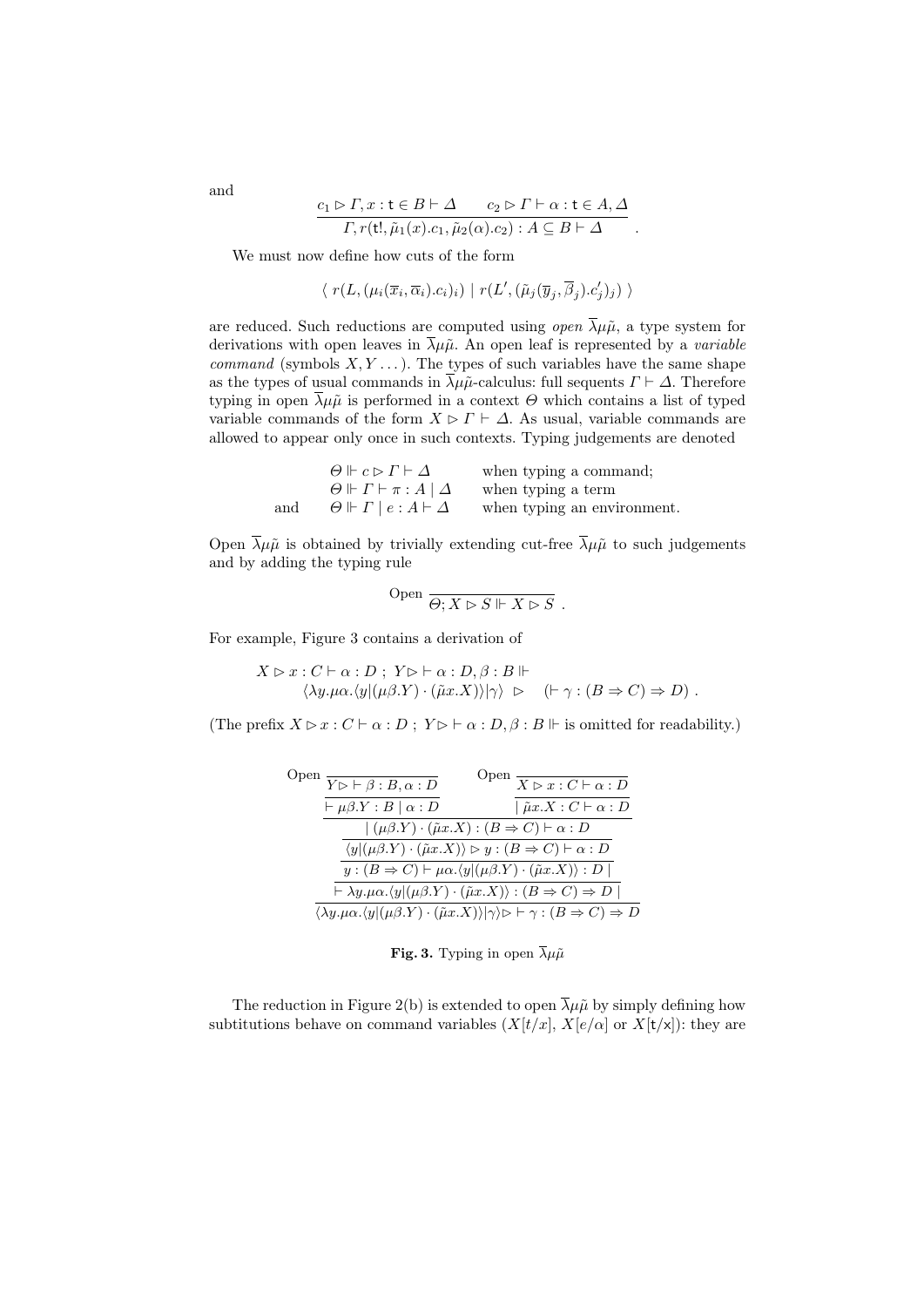turned into *delayed substitutions, i.e.* syntactic constructions, denoted  $X\{t/x\}$ ,  $X\{e/\alpha\}$  or  $X\{t/x\}$ , which will be turned back into primitive substitutions once  $X$  is instanciated.

A typing derivation in open  $\overline{\lambda}\mu\tilde{\mu}$  obviously corresponds to a derivation in LK (with open leaves) and whenever  $L$  is a trace for the latter derivation, I will say that it is a trace for the typed command, term or environment. Let us reconsider our extended terms

$$
r(L, (\mu_i(\overline{x}_i, \overline{\alpha}_i).c_i)_i)
$$
 and  $r(L', (\tilde{\mu}_j(\overline{x}_j, \overline{\alpha}_j).c'_j)_j)$ 

and their respective typing rules rR and rL. Since such rules logically come from decomposing  $\varphi$  respectively on the right and on the left, the sets

$$
\left\{\pi \quad / \quad (X_i \triangleright (\overline{x}_i : \Gamma_i \vdash \overline{\alpha}_i : \Delta_i))_i \Vdash \vdash \pi : \varphi \text{ well-typed in open } \overline{\lambda} \mu \tilde{\mu} \right\}
$$
\n
$$
\left\{\pi \quad / \quad \text{and } L \text{ is a trace for } \pi \right\}
$$

and

$$
\left\{e \quad \Big/ \quad \begin{array}{l} (Y_j \rhd (\overline{y}_j : \varGamma_j' \vdash \overline{\beta}_j : \varDelta_j'))_j \Vdash e : \varphi \vdash \text{ well-typed in open } \overline{\lambda}\mu\tilde{\mu} \\ \text{and } L' \text{ is a trace for } e \end{array}\right\}
$$

are both non-empty. Therefore we choose indeterministically one  $\pi$  and one e in these sets. This term and this environment are called the respective interpretations of  $r(L, (\mu_i(\overline{x}_i, \overline{\alpha}_i).c_i)_i)$  and  $r(L', (\tilde{\mu}_j(\overline{x}_j, \overline{\alpha}_j).c'_j)_j)$ . The command  $\langle \pi | e \rangle$ reduces (using the reduction in Figure 2(b)) to normal forms. Cut-elimination on extended terms is defined by adding to the reduction relation defined in Figure 2(b) the rule

$$
\langle (\mu r(L, (\mu_i(\overline{x}_i, \overline{\alpha}_i).c_i)_i) | r(L', (\tilde{\mu}_j(\overline{y}_j, \overline{\beta}_j).c'_j)_j) \rangle \longrightarrow c[(c_i/X_i)_i, (c'_j/Y_j)_j]
$$

for each normal form c of  $\langle \pi | e \rangle$  (where delayed substitutions  $\{\cdot/\cdot\}$ ) are replaced by primitive substitutions  $[\cdot/\cdot]$ ).

Let us reconsider the inclusion example. The term  $\lambda x.\mu \alpha.X$  is a potential interpretation of  $r(x, \mu(x, \alpha), c)$ . The environment  $t \cdot (\mu \beta Y) \cdot (\tilde{\mu} y. Z)$  is a potential interpretation of  $r(\mathsf{t}!, \tilde{\mu}_1(y).c_1, \tilde{\mu}_2(\beta).c_2)$ . The cut

$$
\langle \lambda x. \lambda x. \mu \alpha. X | t \cdot (\mu \beta. Y) \cdot (\tilde{\mu} y. Z) \rangle
$$

has two normal forms, namely

$$
X\{\mathsf{t}/\mathsf{x}\}\{(\mu\beta.Y)/x\}\{\tilde{\mu}y.Z/\alpha\} \quad \text{and} \quad Z\{\mu\alpha.X\{\mathsf{t}/\mathsf{x}\}\{(\mu\beta.Y)/x\}/y\}.
$$

Therefore a cut

$$
\langle r(\mathsf{x}^?,\mu(x,\alpha).c)|r(\mathsf{t}!,\tilde{\mu}_1(y).c_1,\tilde{\mu}_2(\beta).c_2)\rangle
$$

reduces to

$$
c[\mathbf{t}/\mathbf{x}][(\mu \beta.c_2)/x][\tilde{\mu}y.c_1/\alpha]
$$
 and  $c_1[\mu \alpha.c[\mathbf{t}/\mathbf{x}][(\mu \beta.c_2)/x]/y]$ .

If R is a set of proposition rewrite rule, I will denote  $\overline{\lambda} \mu \tilde{\mu}_R$  the type system resulting of extending the type system of Figure 2(c) with the typing rules for R. I will denote  $\rightarrow_{\overline{\lambda}\mu\tilde{\mu}_{\mathcal{R}}}$  the reduction relation of Figure 2(b) extended by the reduction rules for R.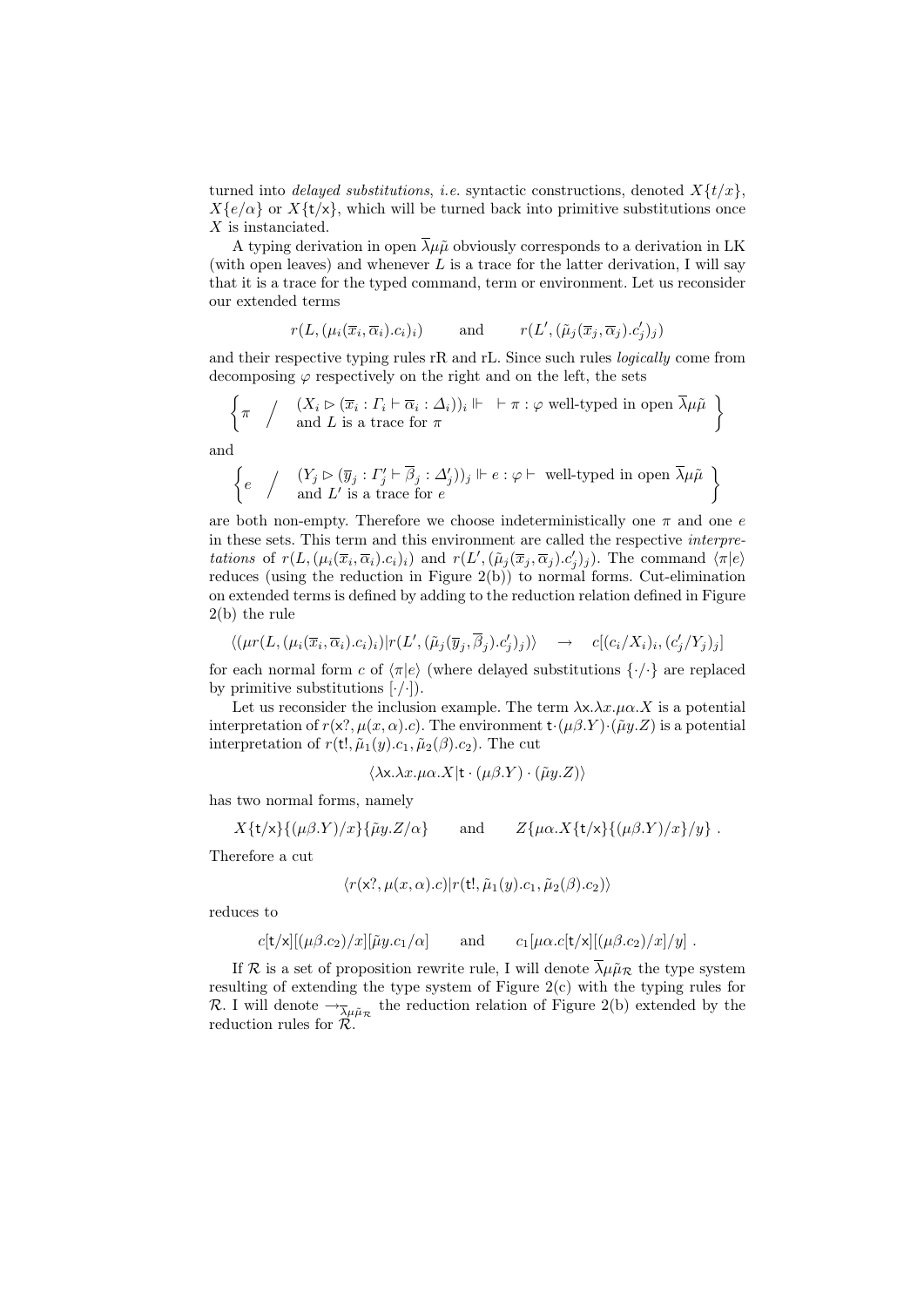**Theorem 1 (Subject Reduction)** For all R, typability in  $\overline{\lambda} \mu \tilde{\mu}_R$  is preserved by reduction through  $\rightarrow_{\overline{\lambda}\mu\tilde{\mu}\pi}$ .

Proof. The only case worth considering is a reduction from

$$
\langle r(L,(\mu_i(\overline{x}_i,\overline{\alpha}_i).c_i)_i)|r(L',(\tilde{\mu}_j(\overline{y}_j,\overline{\beta}_j).c'_j)_j)\rangle
$$

to  $c[(c_i/X_i)_i, (c'_j/Y_j)_j]$ . By definition, c is a normal form of  $\langle \pi | e \rangle$  where  $\pi$  and e are the respective interpretations of  $r(L, (\mu_i(\overline{x}_i, \overline{\alpha}_i).c_i)_i)$  and  $r(L', (\tilde{\mu}_j(\overline{y}_j, \overline{\beta}_j).c'_j)_j)$ .  $(X_i \triangleright (\overline{x}_i : \Gamma_i \vdash \overline{\alpha}_i : \Delta_i))_i \Vdash \vdash \pi : \varphi \text{ and } (Y_j \triangleright (\overline{y}_j : \Gamma'_j \vdash \overline{\beta}_j : \Delta'_j))_j \Vdash e : \varphi \vdash \text{are}$ well-typed in open  $\overline{\lambda}\mu\tilde{\mu}$ . Therefore by subject reduction in open  $\overline{\lambda}\mu\tilde{\mu}$ 

$$
(X_i \rhd (\overline{x}_i : \varGamma_i \vdash \overline{\alpha}_i : \varDelta_i))_i \, ; \, (Y_j \rhd (\overline{y}_j : \varGamma_j' \vdash \overline{\beta}_j : \varDelta_j'))_j \Vdash c \rhd \vdash
$$

is also well-typed in open  $\overline{\lambda}\mu\tilde{\mu}$ . This demonstrates that whatever the type of  $\langle r(L, (\mu_i(\overline{x}_i, \overline{\alpha}_i).c_i)_i) | r(L', (\tilde{\mu}_j(\overline{y}_j, \overline{\beta}_j).c'_j)_j) \rangle$  is, the command  $c[(c_i/X_i)_i, (c'_j/Y_j)_j]$ has the same type.

Theorem 2 (Strong Normalisation) For all  $R$  satisfying hypothesis 1,  $\rightarrow_{\overline{\lambda}\mu\tilde{\mu}_{\mathcal{R}}}$  is strongly normalising on commands, terms and environments that are well-typed in  $\overline{\lambda}\mu\tilde{\mu}_R$ .

*Proof.* Hypothesis 1 implies that any formula  $\varphi$  has a unique normal form for  $\mathcal R$ that we denote  $\varphi \downarrow_p$ . Let us denote  $\rightarrow_e$  the rewrite relation defined by replacing extended terms for superdeduction by their interpretations.

$$
r(L, (\mu_i(\overline{x}_i, \overline{\alpha}_i).c_i)_i) \rightarrow_e \pi
$$
  

$$
r(L', (\tilde{\mu}_j(\overline{y}_j, \overline{\beta}_j).c'_j)_j) \rightarrow_e e
$$
  
...

Such a rewrite relation is strongly normalising and confluent, therefore yielding for any extended command c, term  $\pi$  or environment e a normal form denoted  $c \downarrow_e, \pi \downarrow_e$  of  $e \downarrow_e$ . Such normal forms are raw  $\overline{\lambda} \mu \tilde{\mu}$  commands, terms or environments. Strong normalisation of our extended cut-elimination reduction comes from the facts that 1.  $c \triangleright \Gamma \vdash \Delta$  well-typed in our extended type system implies that  $c \downarrow_e \vartriangleright (\Gamma) \downarrow_p \vdash (\Delta) \downarrow_p$  well-typed in  $\lambda \mu \tilde{\mu}$ ; 2.  $\Gamma \vdash \pi : A \mid \Delta$  well-typed in our extended type system implies that  $(\Gamma) \downarrow_p \vdash \pi \downarrow_e: A \downarrow_p | (\Delta) \downarrow_p$  well-typed in  $\overline{\lambda}\mu\tilde{\mu}$ ; 3.  $\Gamma \mid e : A \vdash \Delta$  well-typed in our extended type system implies that  $(T) \downarrow_p \mid e \downarrow_e: A \downarrow_p \vdash (\Delta) \downarrow_p$  well-typed in  $\overline{\lambda} \mu \tilde{\mu}$ ; 4.  $c \to c'$  implies  $c \downarrow_e \to^+ c' \downarrow_e$ **5.**  $\pi \to \pi'$  implies  $\pi \downarrow_e \to^+ \pi' \downarrow_e$  **6.**  $e \to e'$  implies  $e \downarrow_e \to^+ e' \downarrow_e$ . The hypothesis on first-order function symbols (see Hypothesis 1) is crucial in establishing points 1 to 3: indeed for any formula  $\varphi$  and any first-order substitution  $\sigma$ , it must be the case that  $(\varphi \downarrow_p) \sigma = (\varphi \sigma) \downarrow_p$ . These six points demonstrate that through  $\downarrow_e$ and  $\downarrow_p$ , the  $\lambda \mu \tilde{\mu}$ -calculus simulates our extended calculus. Strong normalisation of  $\lambda \mu \tilde{\mu}$  therefore implies strong normalisation of our extended reduction.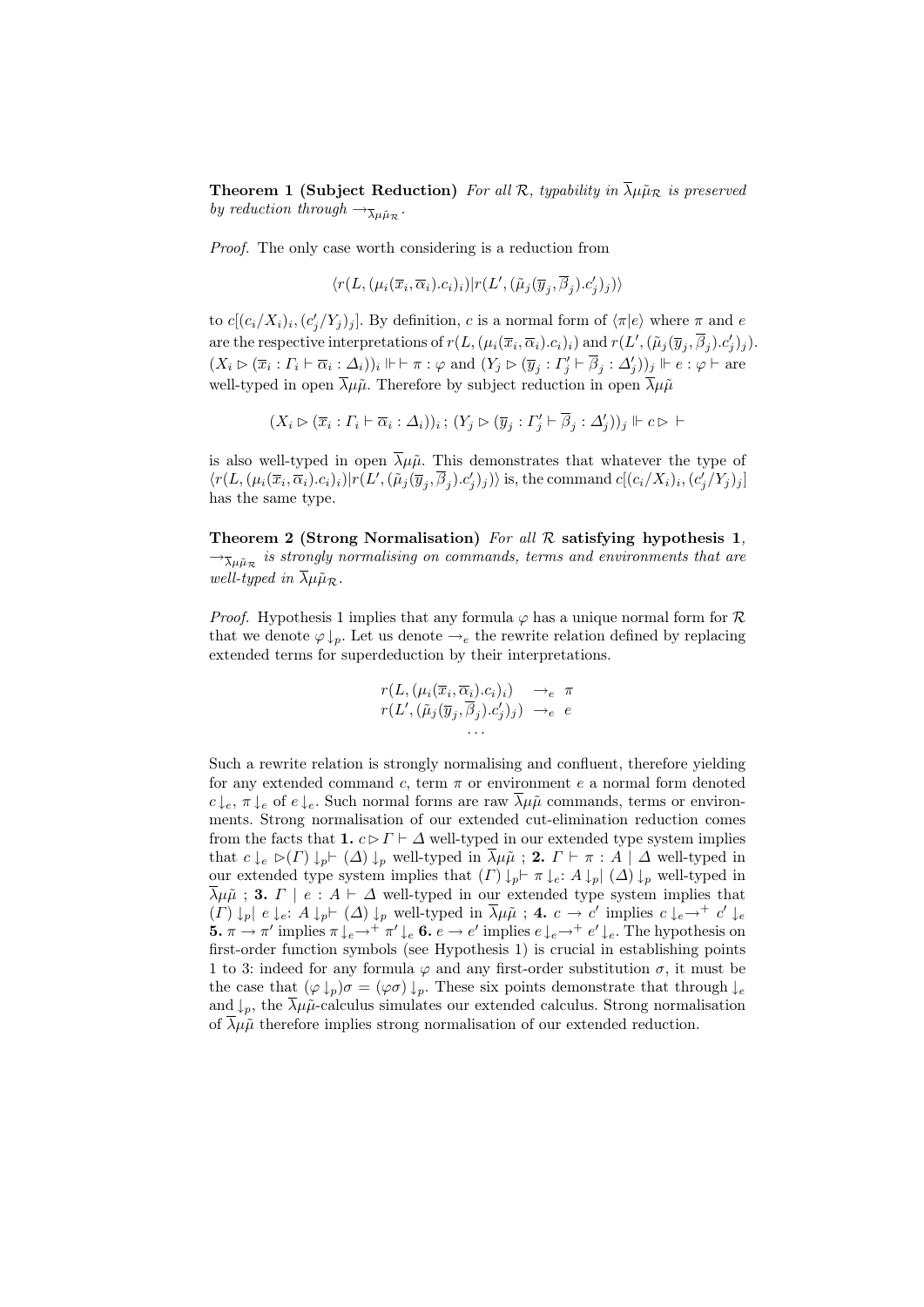The end of this section is dedicated to a pathological example for superdeduction: the proposition rewrite rule

 $r : P \rightarrow (\exists x_1.\forall x_2.A(x_1,x_2)) \vee (\exists y_1.\forall y_2.B(y_1,y_2))$ 

whose *most general* superdeduction rules are

$$
\frac{\Gamma \vdash A(t, x_2), B(u, y_2), \Delta}{\Gamma \vdash P, \Delta} \left\{ \begin{matrix} x_2 \notin \mathcal{FV}(\Gamma, \Delta, u) \\ y_2 \notin \mathcal{FV}(\Gamma, \Delta) \end{matrix} \right.
$$

and

$$
\frac{\Gamma \vdash A(t, x_2), B(u, y_2), \Delta}{\Gamma \vdash P, \Delta} \left\{ \begin{matrix} x_2 \notin \mathcal{FV}(\Gamma, \Delta) \\ y_2 \notin \mathcal{FV}(\Gamma, \Delta, t) \end{matrix} \right\}
$$

The LICS'07 proofterm extension transforms these two inferences into a unique proofterm  $rR(\lambda x_2.\lambda y_2.(\lambda \alpha.\lambda \beta.m),t,u,\gamma)$ . It is obviously inaccurate with respect to the scope of  $x_2$  and  $y_2$ : in the proofterm there is no mention that either t is not in the scope of  $y_2$  or u is not in the scope of  $x_2$ . This fact is not reflected in the pure syntax but in the typing rules

$$
\frac{m \triangleright \Gamma \vdash \alpha : A(t, x_2), \beta : B(u, y_2), \Delta}{rR(\lambda x_2.\lambda y_2.(\lambda \alpha.\lambda \beta.m), t, u, \gamma) \triangleright \Gamma \vdash \gamma : P, \Delta} \left\{ \begin{matrix} x_2 \notin \mathcal{FV}(\Gamma, \Delta, u) \\ y_2 \notin \mathcal{FV}(\Gamma, \Delta) \end{matrix} \right\}
$$

and

$$
\frac{m \triangleright \Gamma \vdash \alpha : A(t, x_2), \beta : B(u, y_2), \Delta}{rR(\lambda x_2.\lambda y_2.(\lambda \alpha.\lambda \beta.m), t, u, \gamma) \triangleright \Gamma \vdash \gamma : P, \Delta} \begin{cases} x_2 \notin \mathcal{FV}(\Gamma, \Delta) \\ y_2 \notin \mathcal{FV}(\Gamma, \Delta, t) \end{cases}
$$

Let us see now this mistake is corrected in our extension of  $\overline{\lambda}\mu\tilde{\mu}$ . Traces for the superdeduction inferences are respectively  $u! y_2? t! x_2?$  and  $t! x_2? u! y_2?$ . These traces clearly specify whether  $t$  is not in the scope of  $y_2$  or  $u$  is not in the scope of x<sub>2</sub>. My extension of  $\overline{\lambda}\mu\tilde{\mu}$  translates these superdeduction inferences into the typing rule

$$
\frac{c \triangleright \Gamma \vdash \alpha : A(t, x_2), \beta : B(u, y_2), \Delta}{\Gamma \vdash r(u! y_2? t! x_2? , \mu(\alpha, \beta). m) : P \mid \Delta} \left\{ \begin{matrix} x_2 \notin \mathcal{FV}(\Gamma, \Delta, u) \\ y_2 \notin \mathcal{FV}(\Gamma, \Delta) \end{matrix} \right.
$$

and

$$
\frac{c \rhd \Gamma \vdash \alpha : A(t, x_2), \beta : B(u, y_2), \Delta}{\Gamma \vdash r(t! x_2? u! y_2?, \mu(\alpha, \beta). c) : P \mid \Delta} \left\{ \begin{matrix} x_2 \notin \mathcal{FV}(\Gamma, \Delta) \\ y_2 \notin \mathcal{FV}(\Gamma, \Delta, t) \end{matrix} \right\}.
$$

The proofterms (and the typing rules) reflect the scope of the eigenvariables. The *interpretation* of  $r(u! y_2? t! x_2?$ ,  $\mu(\alpha, \beta).m)$  is by definition a term well-typed in  $\overline{\lambda}\mu\tilde{\mu}$  whose trace is u! y<sub>2</sub>? t! x<sub>2</sub>? and the *interpretation* of  $r(t|x_2; u|y_2; \mu(\alpha, \beta).c)$ is by definition a term well-typed in  $\overline{\lambda}\mu\tilde{\mu}$  whose trace is t!x<sub>2</sub>? u!y<sub>2</sub>?. This trace restriction implies that  $r(u! y_2? t! x_2?$ ,  $\mu(\alpha, \beta)$ .m) and  $r(t! x_2? u! y_2?$ ,  $\mu(\alpha, \beta)$ .c) behave differently with respect to cut-elimination.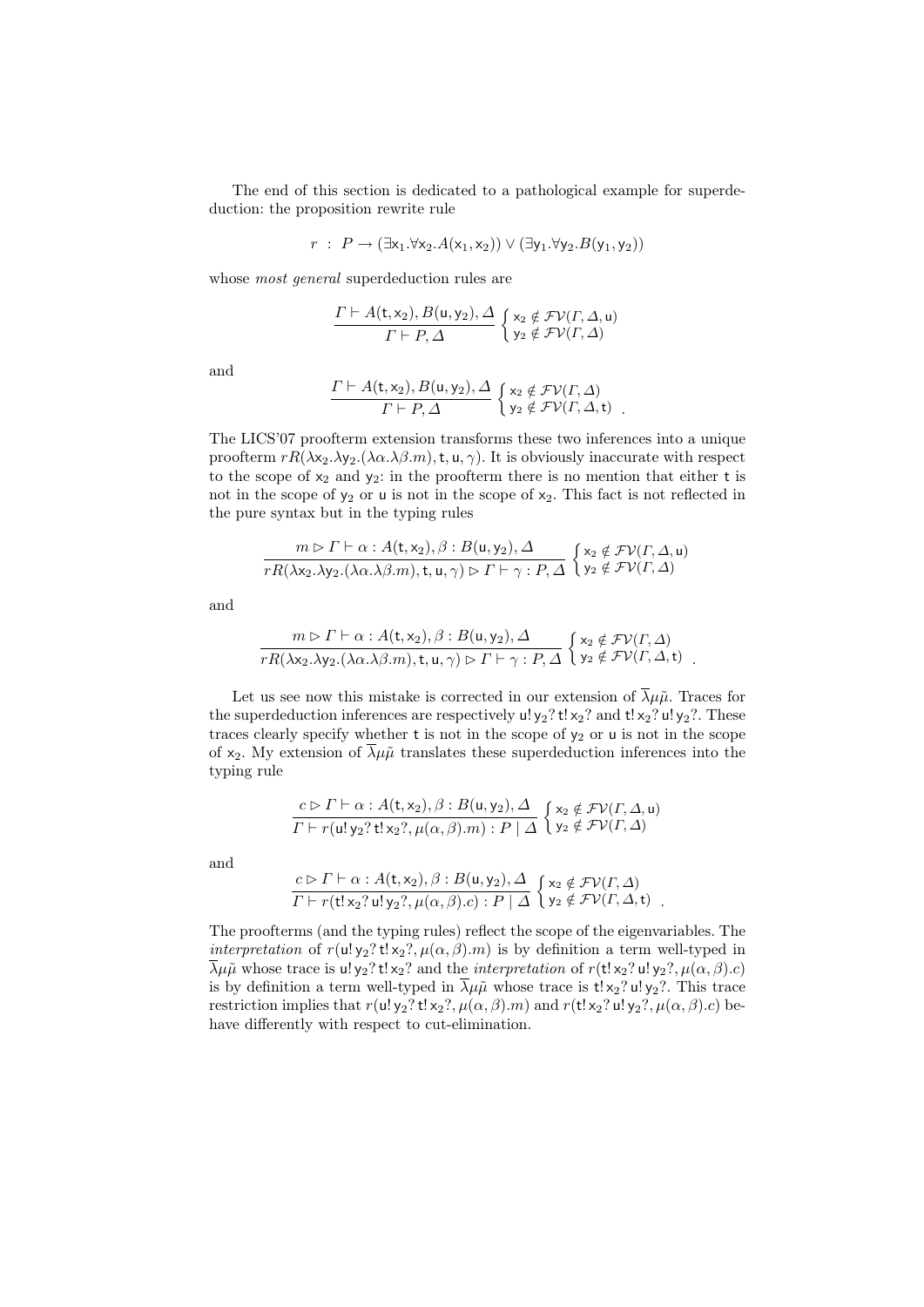#### 3 Conclusion

This extension of the  $\bar{\lambda}\mu\tilde{\mu}$ -calculus is my first step towards a computational interpretation of superdeduction. Indeed it refutes the idea [1] that Christian Urban's calculus is a better basis for a proofterm language for superdeduction: it is as easy to extend  $\overline{\lambda}\mu\tilde{\mu}$  syntax, typing and reduction for superdeduction. However the extension presented in this short paper is a mechanical transcription of the LICS'07 extension. It does not explore any further the computational content of cut-elimination for superdeduction.

I believe that one of the key ingredients towards this goal is pattern-matching. Indeed superdeduction systems historically come from supernatural deduction [13], an extension of natural deduction designed to type the rewriting-calculus  $(a.k.a. \rho\text{-calculus})$  [3]. Supernatural deduction turns proposition rewrite rules of the form

$$
r : P \rightarrow \forall \bar{x}.((A_1 \wedge A_2 ... A_n) \Rightarrow C)
$$

into inference rules for natural deduction

$$
\frac{\Gamma, A_1 \dots A_n \vdash C}{\Gamma \vdash P} \bar{x} \notin \mathcal{FV}(\Gamma) \quad \text{and} \quad \frac{\Gamma \vdash P \quad (\Gamma \vdash A_i[\bar{t}/\bar{x}])_i}{\Gamma \vdash C[\bar{t}/\bar{x}]}.
$$

(The first rule is an introduction rule and the second is an elimination rule.) The rewriting calculus is an extension of the  $\lambda$ -calculus where rewrite rules replace lambda-abstractions. The idea underlying the relation between supernatural deduction and rewriting calculus is that the proposition rewrite rule r corresponds to a specific pattern  $r(\bar{x}, x_1 \ldots x_n)$ . The introduction rule types an abstraction on this pattern  $(i.e.$  a rewrite rule)

$$
\frac{\Gamma, x_1 : A_1 \dots x_n : A_n \vdash \pi : C}{\Gamma \vdash r(\bar{x}, x_1 \dots x_n) \to \pi : P} \ \bar{x} \notin \mathcal{FV}(\Gamma) \ .
$$

Dually the elimination rule types an application on this pattern

$$
\frac{\Gamma \vdash \pi : P \quad ( \Gamma \vdash \pi_i : A_i[\mathfrak{x} / \bar{\mathfrak{x}}] )_i}{\Gamma \vdash \pi r(\bar{\mathfrak{x}}, \pi_1 \ldots \pi_n) : C} \ .
$$

Supernatural deduction systems (in intuitionnistic natural deduction) have later been transformed into superdeduction systems (in classical sequent calculus) in order to handle more general proposition rewrite rules. This transformation from supernatural deduction to superdeduction systems should not break the relation with pattern matching. Indeed cut-elimination in sequent calculus relates to pattern matching [2]. Recent analysis shows that the duality between patterns and terms reflects the duality between phases in focused proof systems [14]. Finally I demonstrated [7, 8] that superdeduction systems share strong similarities with focused proof systems such as LKF  $[9, 10]$ , a focused sequent calculus for classical logic. Answers should naturally arise from the study of the computational content of such focused systems [11, 5].